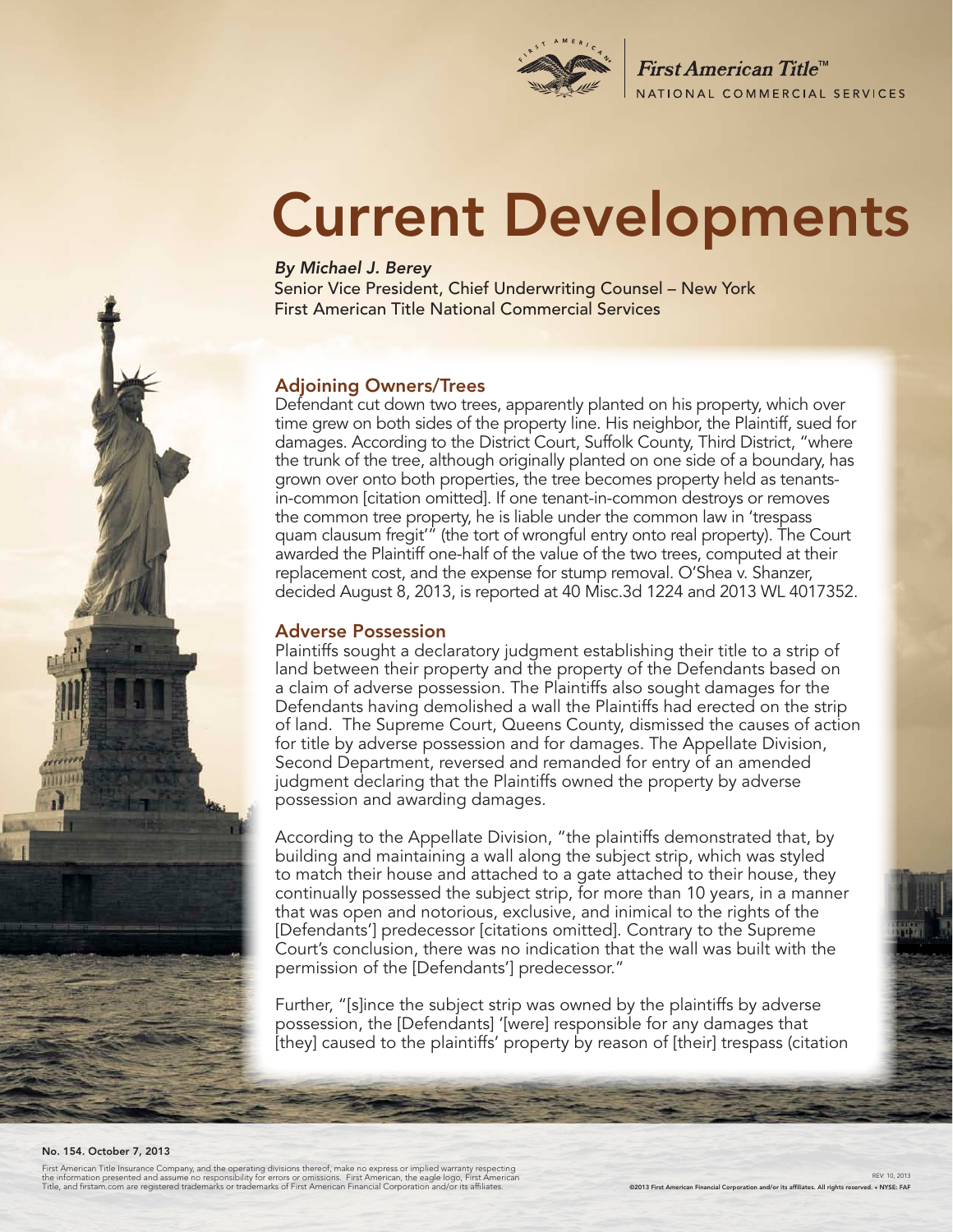omitted')." The Appellate Division awarded compensatory damages in an amount to enable replacement of the wall. Marone v. Kally, decided September 18, 2013, is reported at 2013 WL 5225603.

#### Leasehold/Commercial Rent and Occupancy

New York City's Department of Finance, in a Ruling dated May 18, 2011 (recently posted to its website), has taken the position that the Commercial Rent and Occupancy Tax under Title 11, Chapter 7 of the Administrative Code is not payable on a lease which is recharacterized as a financing arrangement. The ruling sets forth the basis for the determination that the lease in question was a financing arrangement and not a true lease. FLR 10-4913-007 is posted at: http://www.nyc.gov/html/dof/downloads/pdf/redacted%20letter%20rulings/redacted\_rptt\_10\_4913\_007.pdf

#### Business Corporation Law

Under Business Corporation Law Section 909 ("Sale, lease, exchange or other disposition of assets"), the disposition of all or substantially all of the assets of a corporation not made in its ordinary course of business must be approved by the corporation's shareholders either by a majority of the holders of all outstanding shares or, for corporations "in existence on the effective date of this clause, two-thirds of the votes of all outstanding shares entitled to vote thereon", referred to by the Supreme Court, New York County, in Theatre District Realty Corp. v. Appleby, as a "supermajority vote."

Theatre District Realty Corporation owned one property, which was on Tenth Avenue in Manhattan. The Corporation intended to sell the property in an IRC Section 1031 exchange for other property and continue its primary business of leasing residential and commercial space. The Corporation asserted that the proposed transaction would be in the regular course of its business "in furtherance of the objectives of its existence" [citation omitted] and therefore it required only the approval of a majority of its shareholders. An objecting shareholder, having a 45% interest in the Corporation, argued that a supermajority vote was required to sell the building.

The Supreme Court, New York County, granted summary judgment to the Plaintiff corporation. It held that the proposed sale was in the regular course of the Plaintiff's business in furtherance of the objectives of its existence, only requiring the consent of a majority of shareholders. "This sale and subsequent purchase of a more profitable property that will be used in the same manner satisfies the requirement that the transaction be in furtherance of the purpose of Theatre District's existence." The decision, dated August 20, 2013, is posted at http://www.courts.state.ny.us/reporter/pdfs/2013/2013\_31979.pdf

#### Mansion Tax

The "Additional Tax" under Tax Law Section 1402-a, also known as the "Mansion Tax", is 1% of consideration payable by the grantee on the transfer of a 1-3 family house, an individual residential condominium or a cooperative apartment unit when the consideration for the transfer is \$1,000,000 or more. New York State's Department of Taxation and Finance has issued an Advisory Opinion taking the position that a condominium unit in a "transient hotel" is not subject to the Mansion Tax. In a transient hotel, a unit owner has the right to use his or her unit on only a limited basis and the hotel can, when the unit owner is not in occupancy, rent the unit to other persons. The condominium units are, in such a case, primarily used for commercial purposes. Advisory Opinion TSB-A-13(4)R (Petition No. M110714A), dated August 30, 2013, is posted at www.tax.ny.gov/pdf/advisory\_opinions/real\_estate/a13\_4r.pdf

#### Mortgage Foreclosures/Surplus Monies

A Memorandum dated August 8, 2013 by Hon. Michael V. Coccoma, the Deputy Chief Administrative Judge for Courts Outside New York City, to the Administrative Judges of the Judicial Districts outside of New York City, the District Executives for those Judicial Districts, and the Acting Presiding Judge and Chief Clerk of the Court of Claims, directs the use of a new "Foreclosure Action Surplus Monies Form" in real property foreclosure proceedings. According to the accompanying "Instructions To Chambers", the Form, when completed by

.<br>Note reprinted without written permission obtained in advance from First American Title.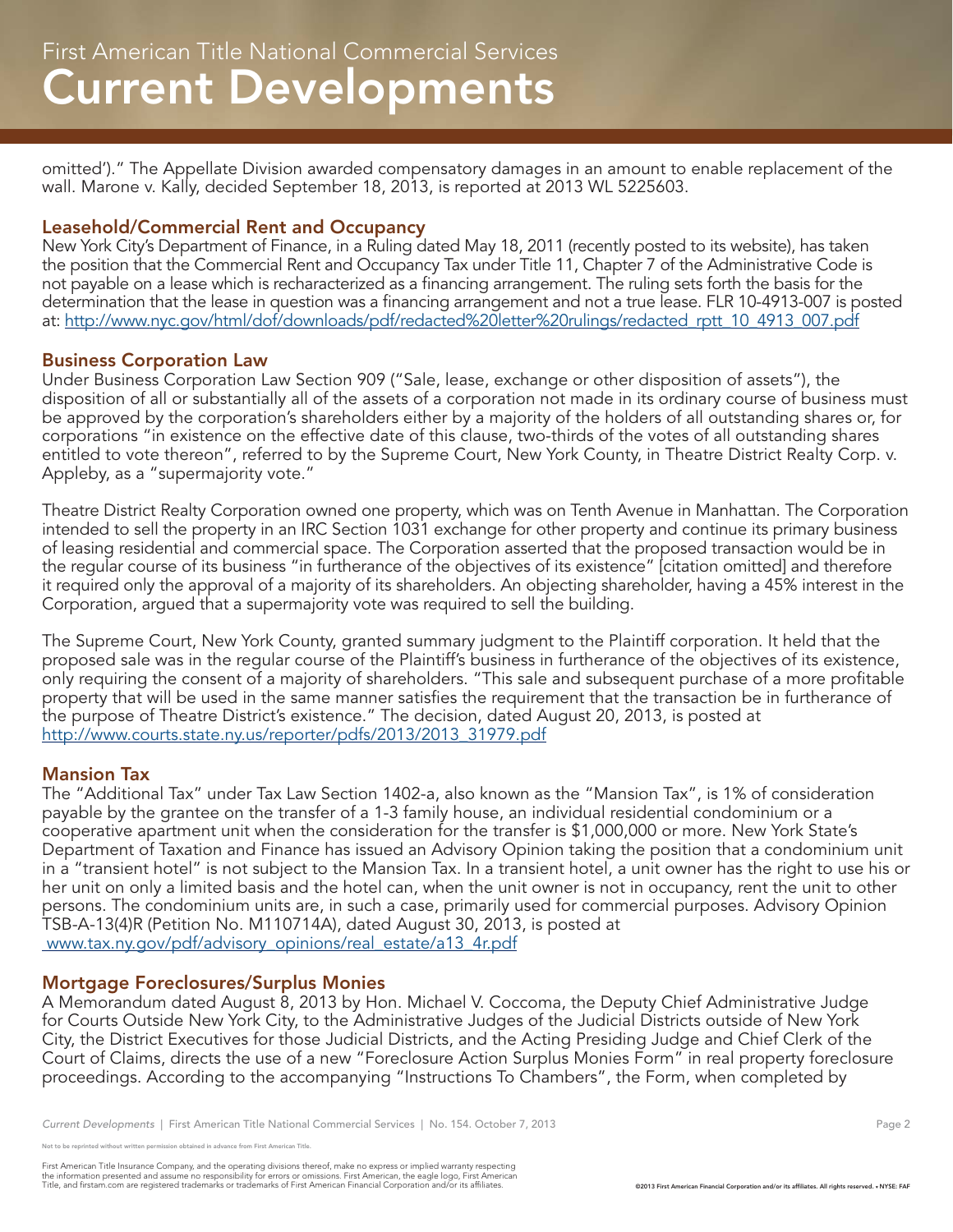the Referee, is to "be signed by the Referee, the Plaintiff's representative and the purchaser of the foreclosed property." The completed, signed Form is to be delivered by the Referee to the County Clerk within thirty days after the auction, with a copy to the Chambers of the Justice who signed the foreclosure judgment. "All foreclosure cases will be calendared, no later than six months after the Judgment [of Foreclosure] has been signed…to determine whether the sale as ordered has occurred, the outcome, and to make such further orders as necessary." The Surplus Monies Form and the Instructions to Chambers can be obtained at http://www.firstamny.com/doc/867.pdf

#### Mortgage Recording Tax/New York State Transfer

New York State's Department of Taxation and Finance announced that the interest rates to be charged for the period October 1, 2013 – December 31, 2013 on late payments and assessments of Mortgage Recording Tax and the State's Real Estate Transfer Tax will be 7.5% per annum, compounded daily. The interest rate to be paid on refunds will be 2% per annum, compounded daily. The notice issued by the Department is posted at http://www.tax.ny.gov/pay/all/int\_curr.htm

#### Mortgages/Apparent Authority

Elgin Realty, Inc. ("Elgin") obtained a loan secured by a mortgage and an assignment of leases and rents. The documents were executed by Elgin's President, who represented to the lenders that he was also Elgin's sole shareholder and director. An Action was commenced by Elgin Realty, Inc. for a judgment declaring that the mortgage and assignment of leases and rents were invalid, that another person was Elgin's sole shareholder and director, and that its President lacked the authority to execute those documents on behalf of Elgin. The Supreme Court, Orange County, granted summary judgment to the lenders-Defendants and dismissed the complaint. The Appellate Division, Second Department, affirmed the lower court's Order, modified to provide that the mortgage and assignment of leases and rents were valid. The Plaintiff's President had apparent authority to execute the mortgage and assignment. Elgin Realty, Inc. v. Klein, decided September 11, 2013, is reported at 2013 WL 4823416.

#### Mortgage Foreclosures/Estates

In an Action to foreclose a mortgage, the Plaintiff named the deceased last surviving mortgagor as a defendant. Service of the summons and complaint was made upon heirs of the Defendant, one of whom had been issued a certificate of voluntary administration for the Defendant's Estate by the Suffolk County Surrogate's Court. The Plaintiff's motion for issuance of an Order substituting as Defendants the heirs of the deceased, and for the appointment of a referee to compute, was denied by the Supreme Court, Suffolk County.

According to the Court, "…a foreclosing plaintiff may prosecute its claims against the distributees of a deceased mortgagor only where said mortgagor died intestate and no deficiency judgment is sought by the plaintiff in such action [citations omitted]. Where, however, the deceased mortgagor died testate, or where he or she was personally liable on the mortgage note or bond and the plaintiff seeks a deficiency judgment in its mortgage foreclosure complaint, the plaintiff…must proceed against the personal representative of the estate of the deceased mortgagor." In this case, since the deceased mortgagor died testate the foreclosure had to be brought against a personal representative of the Estate. A voluntary administrator is not qualified to appear on behalf of an Estate in a mortgage foreclosure. Everhome Mortgage Company v. Sirignano, decided August 5, 2013, is reported at 2013 WL 4007278.

### Mortgage Foreclosures/Surplus Monies

The Court in a divorce proceeding issued an Order enjoining and restraining the husband and wife from transferring any marital property. Notwithstanding the Order, the wife executed a third mortgage on their home. While the matrimonial proceedings were pending, the holder of the first mortgage on the property commenced a foreclosure; the property was sold at a foreclosure sale, leaving surplus funds of \$490,000 which were deposited with the Nassau County Treasurer. The husband, the holders of the second and third mortgages, and others

e reprinted without written permission obtained in advance from First American Title.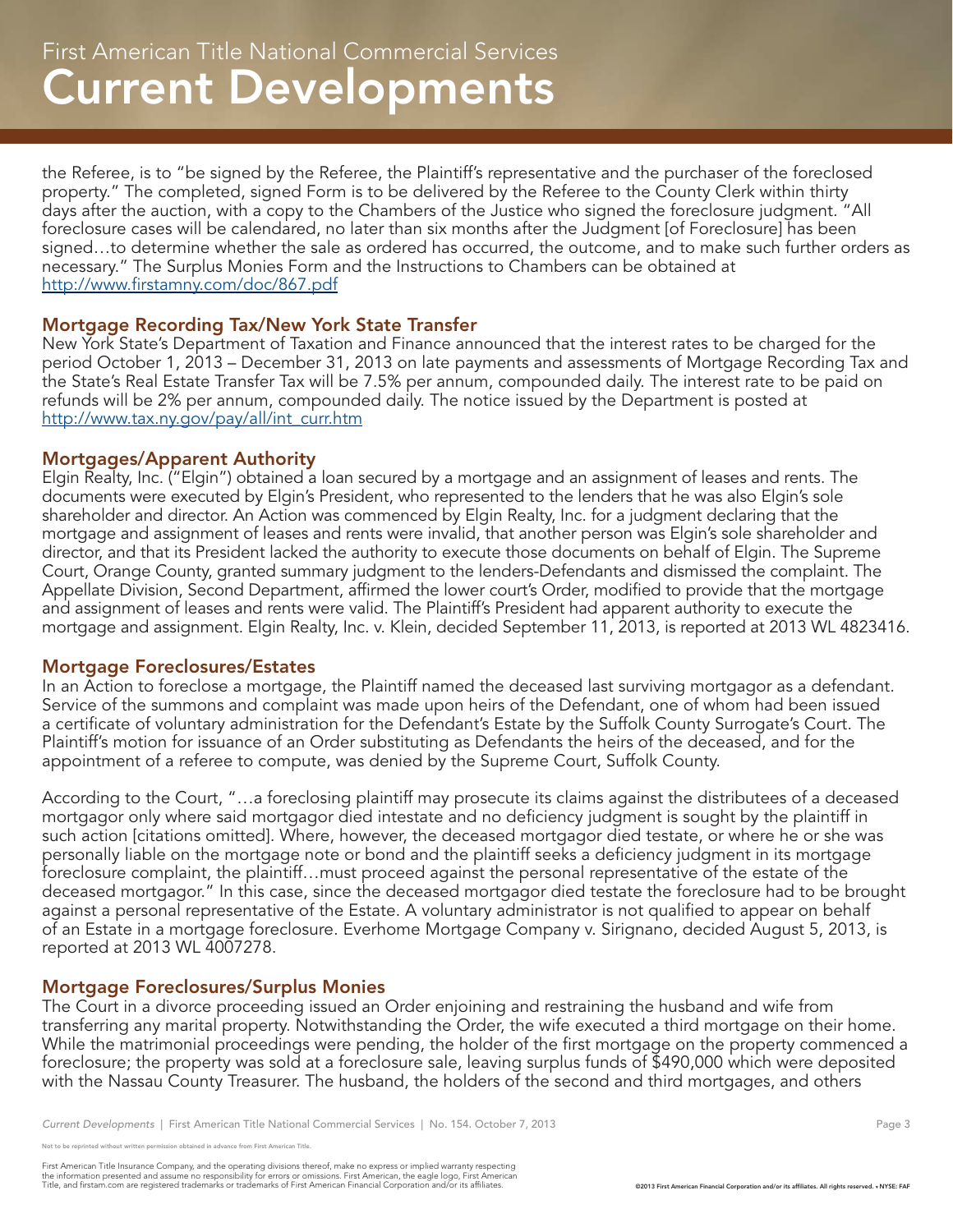asserted claims to the surplus.

A Referee appointed in the matrimonial action determined that the wife had used the proceeds of the third mortgage for her individual benefit and that the husband's claim to the surplus funds was superior to the claim of the third mortgagee. A judgment was issued in the matrimonial action ordering that any surplus funds remaining after satisfaction of the claim of the second mortgagee were to be distributed to the husband. The Supreme Court, Nassau County, directed the County Treasurer to release \$287,644.47 of surplus funds to the husband, and the Appellate Division, Second Department affirmed.

According to the Appellate Division, the record in the foreclosure proceedings established that the third mortgagee's attorney knew or should have known of the restraining order. "[T]he matrimonial court had authority to determine that the husband was entitled to the surplus funds as part of the equitable distribution of the marital property." Emigrant Mortgage Company v. Biggio, decided October 2, 2013, is reported at 2013 WL 5450452.

#### **Mortgages**

First and second mortgages, executed to MERS as nominee for Countrywide Homes Loans, Inc., were consolidated into a single lien by a Consolidation, Extension and Modification Agreement ("CEMA"). MERS, as nominee for Countrywide, subsequently assigned only the first mortgage. The mortgagor brought an Action seeking a declaratory judgment that the first mortgage was null and void, alleging that execution of the CEMA "rendered the first mortgage nonexistent." The Supreme Court, Westchester County, denied the branches of the assignee's motion seeking a judgment declaring that the first mortgage was not null and void; the Appellate Division reversed and remitted the matter to the lower court for entry of a judgment declaring that the first mortgage was not null and void. According to the Appellate Division, "[w]here, as here, balances of first mortgage loans are increased with second mortgage loans and CEMAs are executed to consolidate the mortgages into single liens, the first notes and mortgages still exist and may be assigned to other lenders." Benson v. Deutsche Bank National Trust, Inc., decided August 14, 2013, is reported at 2013 WL 4082695.

#### Real Estate Taxes

An Action was commenced to obtain a refund of real property taxes allegedly overpaid because of an alleged error of the Defendant City of Beacon in calculating the tax rate applicable to the Plaintiff's property. The City moved for an Order dismissing various causes of action on the grounds that the Plaintiff did not allege that it paid the taxes under protest. The Appellate Division, Second Department, affirming the ruling of the Supreme Court, Dutchess County, denied the City's motion. According to the Appellate Division, "[g]enerally, there can be no recovery of taxes paid unless the payments were made involuntarily, i.e., under protest or duress. [citations omitted]. However, recovery may be had without protest where the tax has been paid due to material mistake of fact…under the circumstances alleged in the complaint, the protest requirement is inapplicable." Matteawan On Main, Inc. v. City of Beacon, decided August 21, 2013, is reported at 970 N.Y.S.2d 631.

#### Real Property Transfer Tax/NYC

A Ruling of the New York City Department of Finance, dated June 3, 2011 (recently posted to its website) takes the position that a Public Subsidy (which may include a grant), paid by a government agency or entity to the seller or to a third party on the transfer of a house or a building with one or more dwelling units, is included in the consideration subject to transfer tax when the property is sold. Although the purchaser's obligations under the Subsidy Documents, secured by an Enforcement Mortgage, are forgiven after a number of years if the purchaser complies with obligations under the Subsidy Documents, "the fact that the Purchaser is forgiven for the Public Subsidy and Grant does not change the fact that they were part of the consideration paid to the grantor." FLR-104090-021 is posted at:

http://www.nyc.gov/html/dof/downloads/pdf/redacted%20letter%20rulings/redacted\_rptt\_104909\_021.pdf

e reprinted without written permission obtained in advance from First American Title.